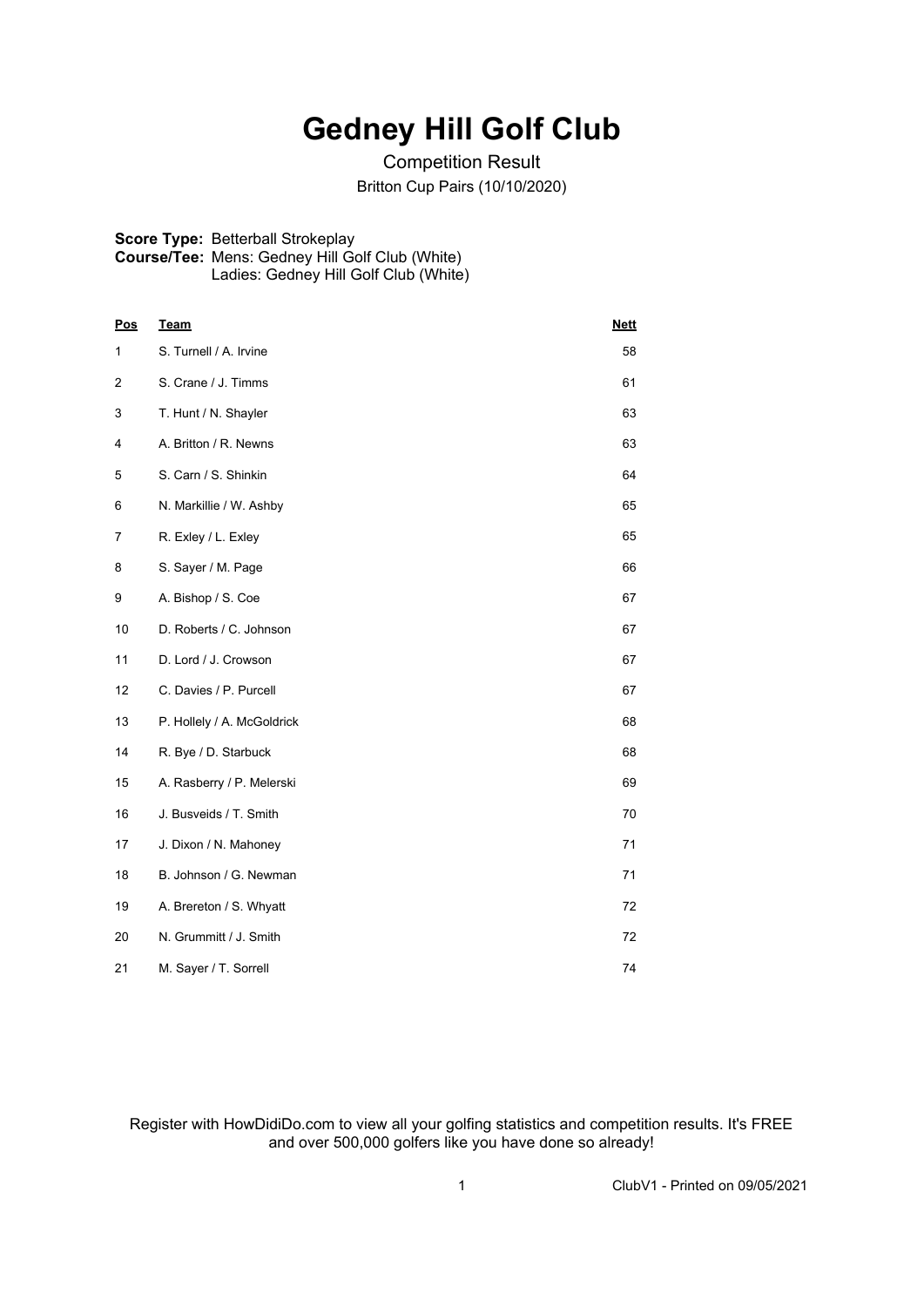**Score Type:** Betterball Strokeplay

**Course/Tee:** Mens: Gedney Hill Golf Club (White) Ladies: Gedney Hill Golf Club (White)

**Pos Team Nett**

Register with HowDidiDo.com to view all your golfing statistics and competition results. It's FREE and over 500,000 golfers like you have done so already!